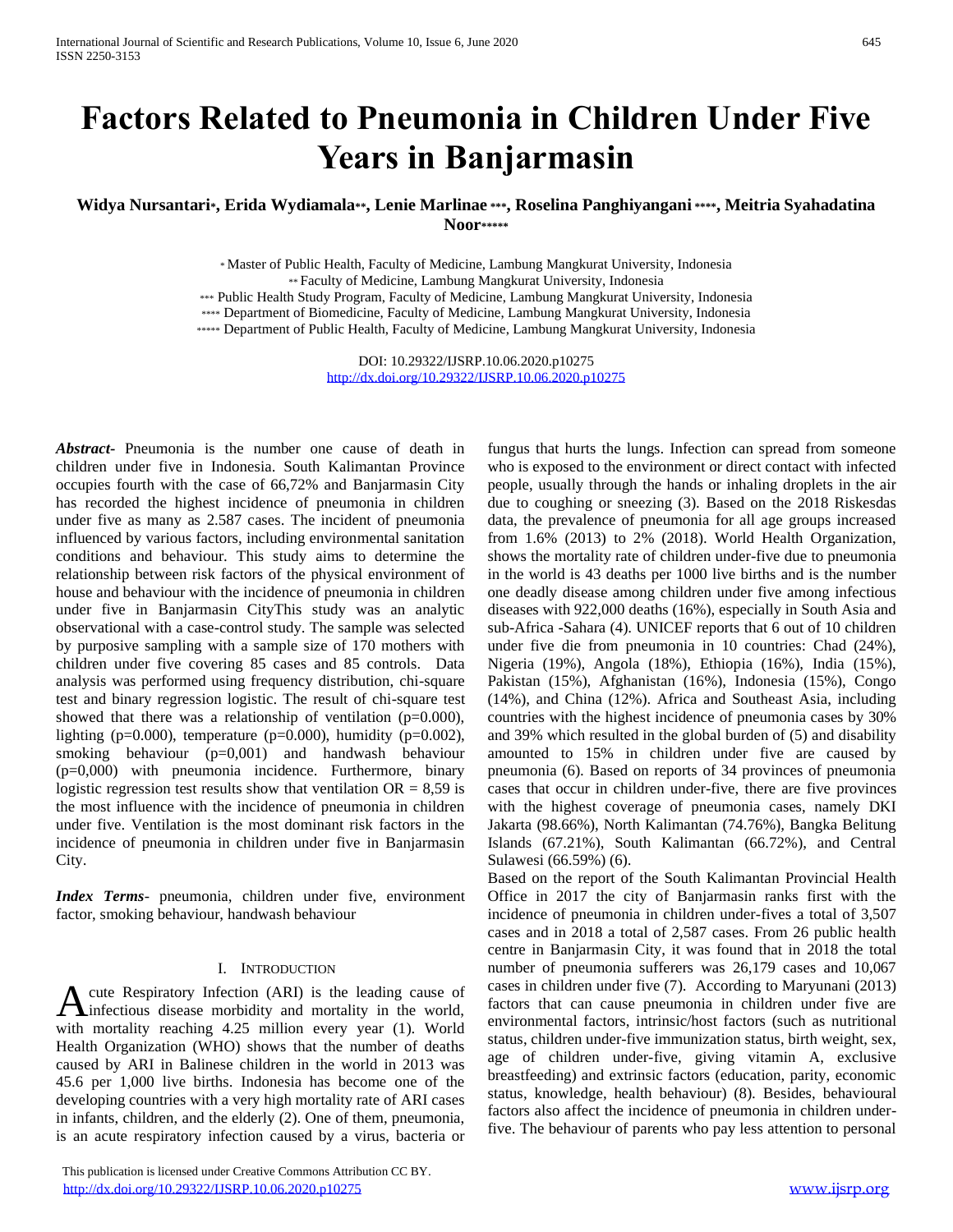hygiene and children under-five is one of the factors that can cause pneumonia (9). Based on the results of Riskesdas 2013, it was found that the behaviour of clean and healthy people in Indonesia was 32.3%, for the Province of South Kalimantan was below the national percentage of 25.5% (10). Based on the data above shows that the incidence of pneumonia is still high in the city of Banjarmasin, Indonesia and even in the world, so pneumonia is a major public health problem that contributes to the high mortality rate of children under five in Indonesia.

## II. RESEARCH METHOD

This research uses quantitative research methods using analytic observational research designs through a case-control approach. This research was conducted in the public health centre in Banjarmasin, namely public health centre of Alalak Selatan, Cempaka Putih, 9 November, Sungai Jingah which was held on the month in August 2019 - January 2020. The population of this study were mothers who had children of children aged 12 to 59 months in public health centre Banjarmasin 2018, amounting to 10,365 people. The sample of this study was divided into two cases: the case group was mothers who had children under-fives with pneumonia who had been diagnosed based on history taking and physical examinations by the local public health centre while the control group were mothers who had healthy children underfives and visited the public health centre at almost the same time as case finding and meet the inclusion and exclusion criteria. The number of samples needed to become respondents in this study was 170 people, namely 85 case groups and 85 control groups.

The research instruments used in this study were questionnaire, meter and lux meter. The questionnaire was tested for validity and reliability in the Banjarmasin Indah Public Health Center area with 30 respondents. Analysis of the data in this study using analysis descriptive to see the frequency distribution for each variable, the analysis of the statistics by using Chi-square and multiple logistic regression test.

# III. FINDINGS

| Table 1. Univariate Analysis of Research Variables |  |  |  |  |  |
|----------------------------------------------------|--|--|--|--|--|
|----------------------------------------------------|--|--|--|--|--|

| Variable                                 |     | Case          | Control |               |
|------------------------------------------|-----|---------------|---------|---------------|
|                                          | n   | $\frac{0}{0}$ | n       | $\frac{0}{0}$ |
| 1. Ventilation area                      |     |               |         |               |
| Eligible (if $\geq 10\%$ of floor        | 17  | 20            | 59      | 69.42         |
| area)                                    | 68  | 80            | 26      | 30.58         |
| Not-eligible (if <10% floor              |     |               |         |               |
| area)                                    |     |               |         |               |
| 2. Lighting                              |     |               |         |               |
| Eligible (lighting $\geq 60$ lux)        | 404 | 47.06         | 59      | 69.42         |
| Not-eligible (lighting $<$ 60            | 5   | 52.94         | 26      | 30.58         |
| lux)                                     |     |               |         |               |
| 3. Temperature                           |     |               |         |               |
| Eligible $(18 \circ C - 30 \circ C)$     | 11  | 12.94         | 45      | 52.94         |
| Not-eligible $\langle$ <18 $\circ$ C and | 74  | 87.06         | 40      | 47.06         |
| >30 <sub>o</sub> C                       |     |               |         |               |
| 4. Humidity                              |     |               |         |               |
| Eligible (40% -70%)                      | 36  | 42.36         | 42      | 49.41         |
| Not-eligible $\left( < 40\% \right)$ and | 49  | 57.64         | 43      | 50.59         |
| $>70\%$ )                                |     |               |         |               |
|                                          |     |               |         |               |

| 5. Types of house construction |          |       |     |       |
|--------------------------------|----------|-------|-----|-------|
| Permanent                      | $^{(1)}$ | 0     | 0   | 0     |
| Not permanent                  | 8        | 100   | 85  | 100   |
| 6. Types of house floors       |          |       |     |       |
| Permanent                      | 0        | 0     | 0   | 0     |
| Not permanent                  | 85       | 100   | 85  | 100   |
| 7. Occupancy density           |          |       |     |       |
| Not solid                      | 38       | 44.71 | 59  | 69.41 |
| Solid                          | 47       | 55.29 | 26  | 30.59 |
| 8. Smoking behaviours in the   |          |       |     |       |
| house                          |          |       |     |       |
| No ordinary smoking            | 5        | 5.88  | 23  | 27.06 |
| Regular smoking                | 80       | 94.12 | 62  | 72.94 |
| 9. Handwashing behaviours      |          |       |     |       |
| Washing hands                  | 34       | 40    | 671 | 78.82 |
| Unusual hand washing           | 51       | 60    | 8   | 21.18 |

|  |  | Table 2. Bivariate Analysis with Chi-Square Test |  |
|--|--|--------------------------------------------------|--|

| <b>Variable</b>                        |                  | Case             |                  | <b>Control</b>   | $p-$  | <b>OR</b> |
|----------------------------------------|------------------|------------------|------------------|------------------|-------|-----------|
|                                        | $\mathbf n$      | $\frac{0}{0}$    | n                | $\frac{0}{0}$    | value |           |
| 1. Ventilation area                    |                  |                  |                  |                  |       |           |
| Eligible (if $\geq 10\%$ of            | 17               | 20               | 59               | 69.4             |       |           |
| floor area)                            |                  |                  |                  |                  | 0.000 | 9.077     |
| Not-eligible                           | 68               | 80               | 26               | 30.58            |       |           |
| (if <10% floor area)                   |                  |                  |                  |                  |       |           |
| 2. Lighting                            |                  |                  |                  |                  |       |           |
| Eligible (lighting $\geq$              | 40               | 47.06            | 59               | 69.4             |       |           |
| $60$ lux)                              |                  |                  |                  |                  | 0.003 | 2.553     |
| Not-eligible                           | 45               | 52.94            | 26               | 30.58            |       |           |
| $(lightlying < 60 \text{ lux})$        |                  |                  |                  |                  |       |           |
| 3. Temperature                         |                  |                  |                  |                  |       |           |
| Eligible $(18\text{e}C - 30\text{e}C)$ | 11               | 12.94            | 45               | 52.9             |       |           |
| Not-eligible                           | 74               | 87.06            | 40               | 47.06            | 0.000 | 7.568     |
| $(<18\degree C$ and $>30\degree C$ )   |                  |                  |                  |                  |       |           |
| 4. Humidity                            |                  |                  |                  |                  |       |           |
| Eligible (40% -70%)                    | 36               | 42.36            | 42               | 49.4             |       | 1.329     |
| Not-eligible (<40%                     | 49               | 57.64            | 43               | 50.59            | .356  |           |
| and $>70%$ )                           |                  |                  |                  |                  |       |           |
| 5. Types of house                      |                  |                  |                  |                  |       |           |
| construction                           |                  |                  |                  |                  |       |           |
| Permanent                              | $\overline{0}$   | $\overline{0}$   | $\theta$         | $\overline{0}$   |       |           |
| Not permanent                          | 85               | 100              | 85               | 100              |       |           |
| 6. Types of house floors               |                  |                  |                  |                  |       |           |
| Permanent                              | $\boldsymbol{0}$ | $\boldsymbol{0}$ | $\boldsymbol{0}$ | $\boldsymbol{0}$ |       |           |
| Not permanent                          | 85               | 100              | 85               | 100              |       |           |
| 7. Occupancy density                   |                  |                  |                  |                  |       |           |
| Not solid                              | 38               | 44.71            | 59               | 69.41            | 0.000 | 2.807     |
| Solid                                  | 47               | 55.29            | 26               | 30.59            |       |           |
| 8. Smoking                             |                  |                  |                  |                  |       |           |
| behaviours in the                      | 5                | 5.88             | 23               | 27.06            |       |           |
| house                                  |                  |                  |                  |                  | 0.001 | 5.935     |
| No ordinary smoking                    | 80               | 94.12            | 62               | 72.94            |       |           |
| Regular smoking                        |                  |                  |                  |                  |       |           |
| 9. Handwashing                         |                  |                  |                  |                  |       |           |
| behaviours                             |                  |                  |                  |                  |       |           |
| Washing hands                          | 34               | 40               | 67               | 78.82            | 0.000 | 5.583     |
| Unusual hand                           | 51               | 60               | 18               | 21.18            |       |           |
| washing                                |                  |                  |                  |                  |       |           |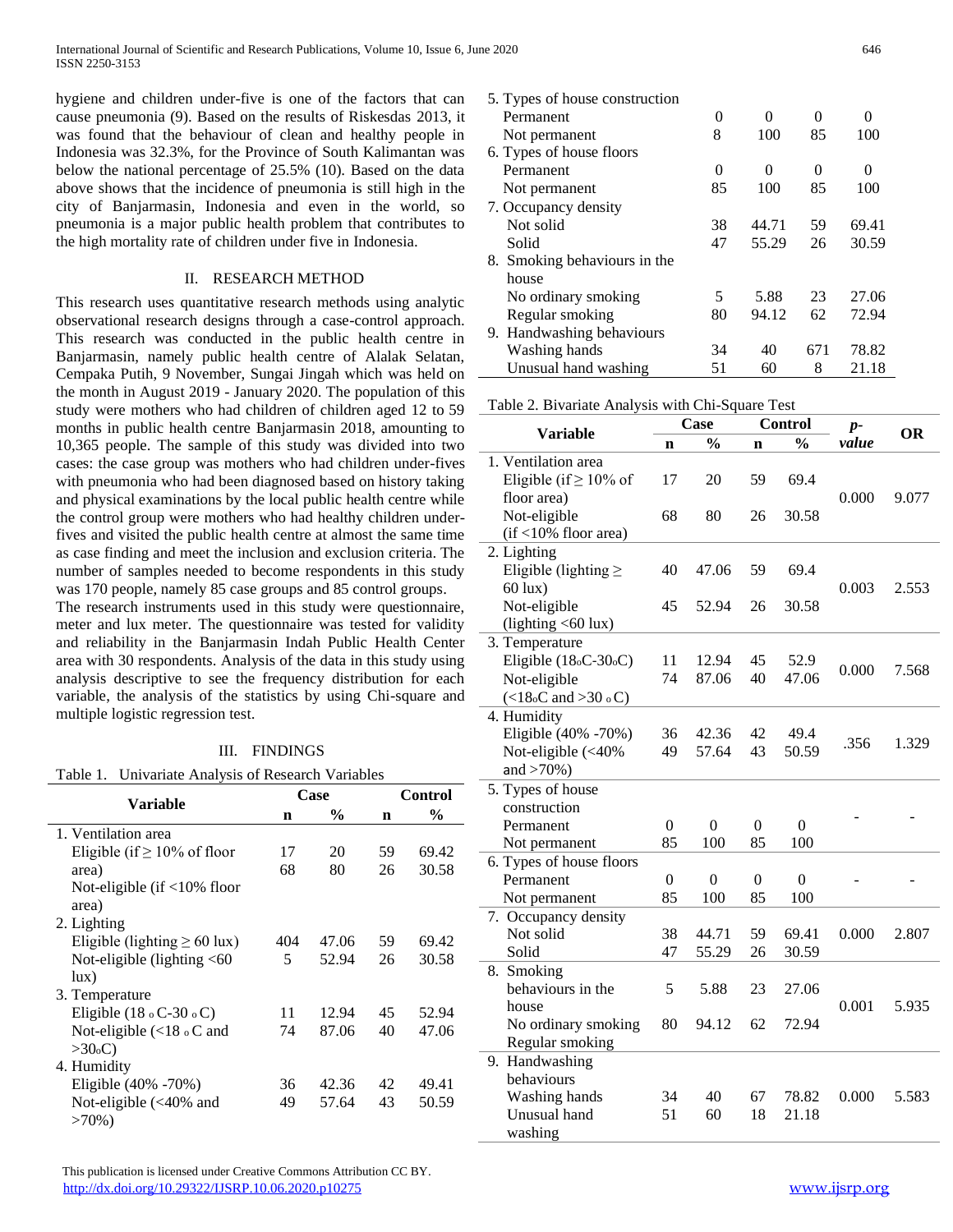Table 3. Multivariate Analysis with Logistic Regression Test

| N <sub>0</sub> | Variable                 | B    | Wald  | <b>Sig</b> | Exp<br>(B) | 95% CI<br>Lower<br><b>Upper</b> |
|----------------|--------------------------|------|-------|------------|------------|---------------------------------|
|                | Ventilation              | 2.11 | 22.88 | 0.000      | 8.28       | $3.48 - 19.69$                  |
|                | area                     |      |       |            |            |                                 |
| 2              | Lighting                 | 0.92 | 4.47  | 0.034      | 2.52       | $1.07 - 5.96$                   |
| 3              | Temperature              | 1.49 | 9.41  | 0.002      | 4.45       | $1.71 - 11.55$                  |
| 4              | Occupancy<br>density     | 0.77 | 2.93  | 0.087      | 2.17       | $0.89 - 5.26$                   |
| 5              | Smoking<br>behaviour     | 1.25 | 3.29  | 0.070      | 3.49       | $0.61 - 5.66$                   |
| 6              | Handwashing<br>behaviour | 1.43 | 11.19 | 0.001      | 4.20       | $0.904 - 13.47$                 |

#### IV. DISCUSSION

The most dominant relationship to the incidence of pneumonia in children under five is ventilation. This result in line with the results Khasanah et al. (2016) which states that there is a significant relationship between the area of ventilation of the house with the incidence of pneumonia in children under-five, namely children under-five living in homes with ventilation areas that do not meet the requirements have a risk of 3.6 times greater (11). Also in line with the results of research by Wulandari et al. (2016) who found a significant relationship between ventilation area and potential transmission of pneumonia with  $OR = 3.85$ , children under five living in homes with ventilation area did not meet the risk of 3.85 higher risk of pneumonia (12). Ventilation has a very important function to ensure the quality and adequacy of air circulation in the room, with ventilation will be able to free the room air from pathogenic bacteria because there is always a continuous flow of air. Indoor airflow is not only one-way flow, but air flow must be able to provide fresh inlet air and remove dirty air where the air in and out mechanism must be balanced (13). Bacteria that are often in the air are bacteria that live in the human respiratory tract, which often participate when sneezing/coughing, breathing or talking (14 ). Poor ventilation can cause inadequate air exchange and facilitate the growth of microorganisms, such as Streptococcus aureus, Legionella, Clostridium are easily found in a room (15).

Comfortable air temperature ranges from 18 o- 30 o C. This means that children under five who live in homes with temperatures that do not meet the requirements have a risk of 4.45 times higher for pneumonia compared with children under five who live in homes with temperatures that meet the condition. This result in line with the results Darmawati et al. (2015) shows that children under five years old who live in homes with temperature and humidity do not qualify for risk of being 5.9 times more likely than children under five years old who live at home with temperature conditions (16). Extreme temperature changes can affect children under-fives body condition. The immune system of children under-five can decrease due to the temperature being too hot or cold because children under-fives are still very vulnerable to adjusting the surrounding temperature (13). At a state of high enough house

temperature, that is> 30 0 C microorganisms that cause pneumonia will be able to grow to its optimum so that it will survive in the air in the house. Temperature inside the house can be influenced by season, outside air temperature, sunlight, and the flow of fresh air that enters through the ventilation holes that can maintain the temperature of the air inside the house, so that if the ventilation is less, the temperature inside the house will tend to increase. (13). In addition, it is also influenced by the material and colour of the roof and walls of the house, ventilation and angle of the roof space, as well as the ceiling material (ceiling of the house). Based on the results of this study, it is known that the ventilation area of children under five with pneumonia is generally very lacking.

Healthy homes require adequate lighting, especially sunlight in which there is ultraviolet light with wavelengths <290 nm. Ultraviolet light at a wavelength of 253.7 nm can kill germs, bacteria, viruses, and fungi that can cause respiratory infections by damaging the microbial DNA (17). The results of the study of Khasanah et al. (2016) stated that children under five years old who live in homes with natural lighting intensity did not meet the requirements obtained  $OR = 5.7$ , meaning that the risk was 5.7 times greater than suffering from pneumonia compared to children under five with natural lighting intensities meeting the requirements (11). This is also in line with Pusparini's research (2017) which shows a significant relationship between lighting with the incidence of pneumonia with an  $OR = 7.5$ , meaning that children under five who live with lighting do not qualify to have a risk factor of 7.5 times greater than the incidence of pneumonia (18).

The behaviour of washing hands with soap and clean running water is part of healthy living behaviour which is one way to increase public awareness about maintaining personal health and the importance of behaving clean and healthy. Proper and proper handwashing aims to reduce the number of microorganisms present in the hands and prevent the spread to areas that are not contaminated (19). This means that children under five years old who live at home with mothers who do not have the behaviour of washing their hands be 4.20 times more likely to get pneumonia. The results of this study are in line with research by Rani et al. (2016) showed that there is a relationship between a clean and healthy lifestyle through washing hands with the incidence of pneumonia, a child under-five (20). Pratiwi's research (2018) states that there is a significant correlation between handwashing behaviours after coughing/sneezing on the incidence of pneumonia in children under five with p-value = 0.039 and OR value  $= 1.846$ , indicating that children under-fives who have family members who do not have the behaviour of washing their hands after coughing/sneezing 1,846 times greater risk of pneumonia in infants (21).

After knowing the variables associated with the incidence of pneumonia in the city of Banjarmasin, it is expected that the relevant agencies will intensify efforts to educate pneumonia risk factors in children under five, especially education on behaviours or patterns of parental behaviour, socialization of rules and guidelines for building healthy homes and striving for home construction or repair according to the standard.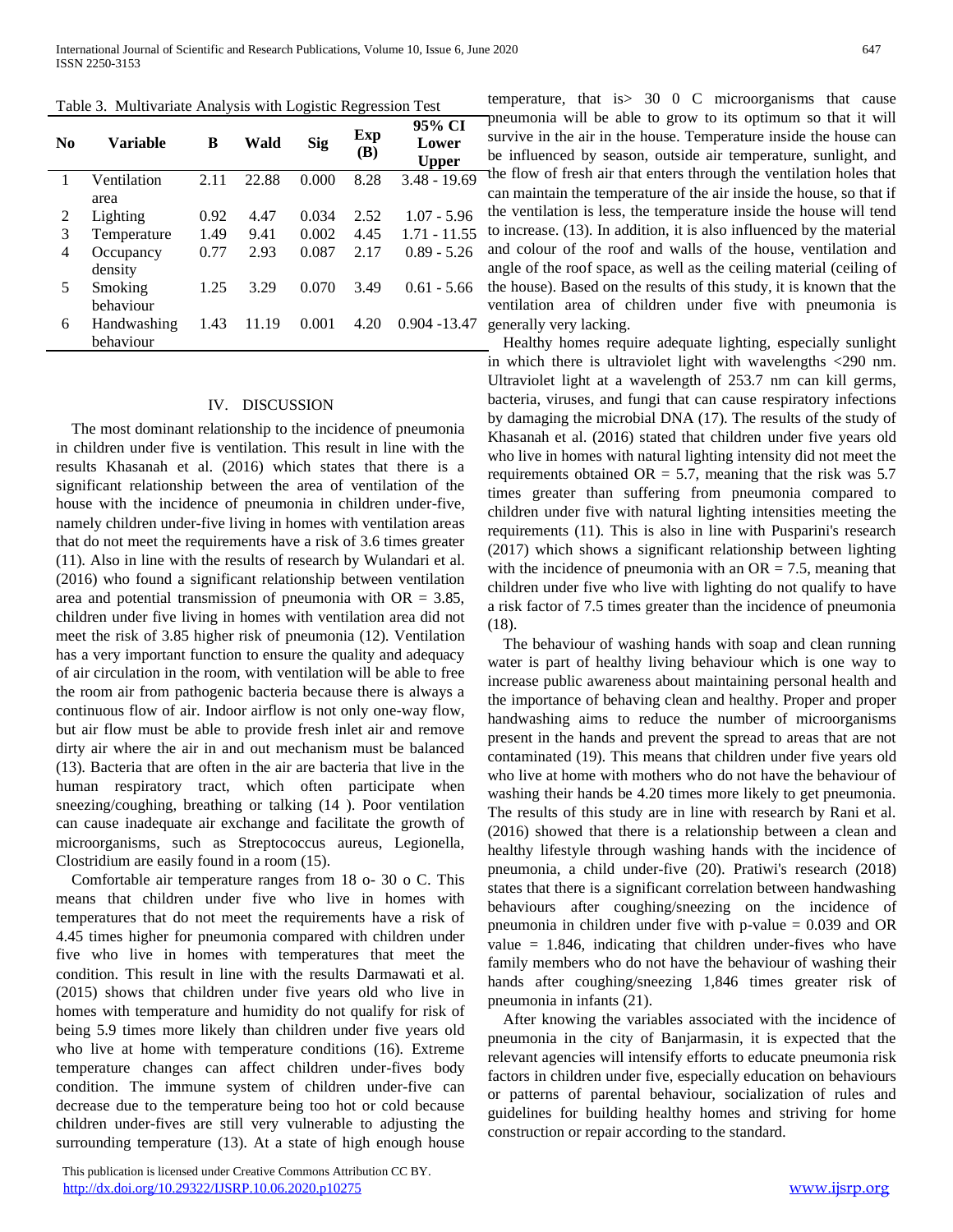## V. CONCLUSION

Based on the results of research and discussion, it can be concluded as follows:

- 1. There is a relationship between ventilation and the incidence of pneumonia in children under five in Banjarmasin City (p  $= 0.000$ , OR  $= 9.07$ , 95% CI  $= 4.490 - 18.348$ .
- 2. There is a correlation between lighting and the incidence of pneumonia in children under five in Banjarmasin City ( $p =$ 0.003, OR =  $2.53$ ,  $95\%$  CI = 1.363-4.783).
- 3. There is a correlation between temperature and the incidence of pneumonia in children under five in Banjarmasin City (p  $= 0.000$ , OR  $= 7.65$ , 95% CI  $= 3.528 - 16.235$ ).
- 4. There is no relationship between house humidity with the incidence of pneumonia in children under five in Banjarmasin City ( $p = 0.356$ , OR = 1.329, 95% CI = 0.726-2.434) .
- 5. It cannot be statistically tested between house walls and the incidence of pneumonia in children under five in Banjarmasin City because there are no variations in the case or control groups.
- 6. It cannot be statistically tested between the type of house floor with the incidence of pneumonia in children under five in Banjarmasin because there are no variations in the case or control groups.
- 7. There is a relationship of residential density with the incidence of pneumonia in children under five in Banjarmasin City ( $p = 0.000$ , OR = 2.17, 95% CI = 1.496-5.265) .
- 8. There is a relationship between smoking behaviours in the home with the incidence of pneumonia in children under five in Banjarmasin City ( $p = 0.001$ , OR = 5.93, 95% CI = 2.135-16.500)
- 9. There is a relationship between handwashing behaviours with the incidence of pneumonia in children under five in Banjarmasin City ( $p = 0.000$ , OR = 5.58, 95% CI = 2.836-10.994).
- 10. The most dominant risk factor for the incidence of pneumonia in children under five in Banjarmasin City is the area of ventilation of houses that do not meet the requirements (adjusted OR 8.28).

#### **REFERENCES**

- 1. Najmah. (2016) Epidemiologi Penyakit Menular. CV. Trans Info Media. East Jakarta.
- 2. WHO. (2013) Pneumonia. Fact sheet N°331 [cited 2013 Nov 13]. Available from: http://www.who.int/mediacentre/factsheets/fs331 / en / 2013.
- 3. Jones, B., Dean, N., Wunderink, R., Sockrider, M. (2016) What is Pneumonia. Am J Respir Crit Care Med. 193; 1-2.
- 4. WHO. (2015) Pneumonia. Fact Sheet No 331. Geneva, Switzerland. Available from: www.who.int/mediacentre/factsheets/fs331/en/.
- 5. WHO, UNICEF. (2018) World Pneumonia Day 2018. Available from https://www.who.int/maternal\_child\_adolescent/child/world-pneumoniaday 2018 / en /.
- 6. Ministry of Health Republic of Indonesia (2018) Indonesian Health Profile Data and Information 2017. Publisher of the Indonesian Ministry of Health. Jakarta.
- 7. Banjarmasin City Health Office. (2017) Banjarmasin City Health Office Report 2017.
- 8. Maryunani. (2013) Clean and Healthy Behavior (PHBS). CV Trans Info Media (TIM). Jakarta.
- 9. Abiyoga, A., Ana, RA., Arifin, RF. (2018) Relationship between Parental Health Behavior and Child Nutritional Status Against Common Cold Events in Children under-fives. Darul Azhar Journal. 5 (1); 1-7.
- 10. Riskesdas. (2013) Basic Health Research. Ministry of Health of the Republic of Indonesia. Jakarta.
- 11. Khasanah, M., Suhartono, Dharminto. (2016) Relationship between Environmental Conditions in the Home and the Occurrence of Pneumonia in Children under-fives in the Work Area of Puring Public health center, Kebumen Regency. Journal of Public Health. 4 (5); 27-34.
- 12. Wulandari, PS., Suhartono, Dharminto. (2016) Relationship between the Physical Environment of the House and the Occurrence of Pneumonia in Children under-fives in the Work Area of the Jatisampurna Health Center in Bekasi City. Journal of Public Health. 4 (5); 125-133.
- 13. Retna, U., Umi NF. (2015) Characteristics of Pneumonia Occurrence in Children under-fives in Health Center Wanadadi 1 Banjarnegara District in 2014. Medsains. 18-22.
- 14. Hidayat, CW., Suhartono, Dharminto. (2016) Relationship between Physical Conditions in the House and Pneumonia in Children under-fives in the Jatibarang Community Health Center, Indramayu Regency. Journal of Public Health. 4 (3); 749-57.
- 15. Fikri, BA. (2016) Risk Factor Analysis of Breastfeeding and Room Ventilation for the Occurrence of Children under-five Pneumonia. The Indonesian Journal of Public Health. 11 (1); 14-27.
- 16. Darmawati, AT., Sunarsih, E., Trisnaini, I. (2016) Relationship between Physical Conditions and Home Behavior with the Incidence of Pneumonia in Children under-fives in the Work Area of the Yosomulyo Community Health Center Metro City. Journal of Public Health. 7 (1); 6-13.
- 17. Sari, EL., Suhartono, Joko, T. (2014) Relationship between the Physical Conditions of the Home Environment and the Occurrence of Pneumonia in Children under-fives in Pati I Public health center Pati Pati. Journal of Public Health. 2 (1); 56-61.
- 18. Pusparini, H., Cahyono, T., Budiono. (2017) Risk of Physical Condition of Houses with Incidence of Pneumonia in Children under-fives in the Region of Sumpiuh II Health Center, Banyumas Regency 2016. Journal of Environmental Health. 36 (1); 75-82.
- 19. Muchtar, M., Lola FA. (2016) A Picture of Hand Washing with Soap (CTPS) Behavior for Students in SDN 41 Seberang Padang, Padang Selatan District in 2015. Journal of Nursing, Midwifery & Public Health. 3 (2).
- 20. Rani, SV., Garina, LA., Ekowati, R. (2016) Relationship between Immunization Status, Clean and Healthy Lifestyle through Handwashing with Pneumonia in Children under-fives. Proceedings of Medical Education. 2 (2); 594-601.
- 21. Pratiwi, DS., Yunus, M., Gayatri, RW. (2018) Relationship Between Parental Behavior Factors and the Occurrence of Children under-five Pneumonia in the Work Area of the Dinoyo Community Health Center in Malang City. Journal of Preventia. 3 (2); 1-13.

#### AUTHORS

**First Author** – Widya Nursantari, Master of Public Health, Faculty of Medicine, Lambung Mangkurat University, Indonesia. **Second Author** – Erida Wydiamala, Faculty of Medicine, Lambung Mangkurat University, Indonesia.

**Third Author** – Lenie Marlinae, Public Health Study Program, Faculty of Medicine, Lambung Mangkurat University, Indonesia. **Fourth Author** – Roselina Panghiyangani, Department of Biomedicine, Faculty of Medicine, Lambung Mangkurat University, Indonesia.

**Fifth Author** – Meitria Syahadatina Noor, Department of Public Health, Faculty of Medicine, Lambung Mangkurat University, Indonesia.